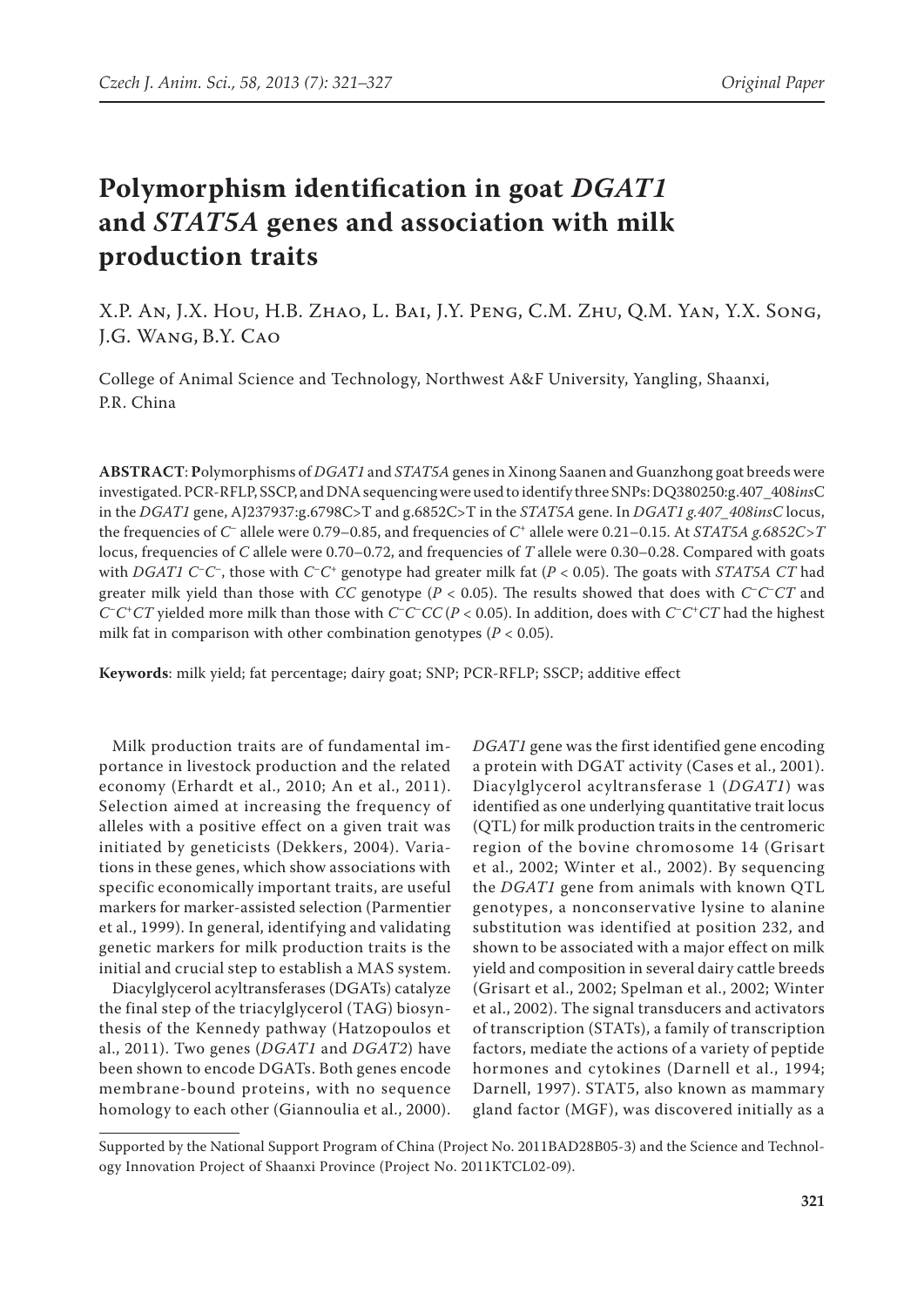PRL-induced transcription factor (Wakao et al., 1994). It is a key intracellular mediator of prolactin signaling and can activate transcription of milk protein genes in response to prolactin (Wakao et al., 1994). STAT5 exists in two isoforms – A and B, which differ by a few amino acids in the carboxylic end of the protein molecule; separate genes code both of them (Seyfert et al., 2000). In goat, the *STAT5A* gene was located at chromosome 19 (Goldammer et al., 1997). Antoniou et al. (1999) described two SSCP variants of the gene fragment that encodes the SH2 domain in bovine STAT5A protein. Brym et al. (2004) detected a new SNP (A/G) located in intron 9 of *STAT5A* gene at position 9501. Schennink et al. (2009) demonstrated that g.9501G>A base mutation in *STAT5A* gene showed significant effects on milk-fat composition. Sadeghi et al. (2009) studied the association between this polymorphism of *STAT5A* gene and the breeding values of milk production traits in 134 Iranian Holstein bulls. He et al. (2012) reported that 17266indelCCT polymorphic site of *STAT5A* gene was a potential DNA marker for improving milk yield and fat percentage in dairy cattle. The aims of this study were to investigate SNPs in *DGAT1* and *STAT5A* genes in goats, and analyze their association with milk production traits.

## **MATERIAL AND METHODS**

#### **Animals and genomic DNA isolation**

Blood samples were obtained from 528 goats belonging to two breeds: Xinong Saanen (SN, *n* = 285) and Guanzhong (GZ, *n* = 243) reared in Qianyang county and Zhouzhi county of Shaanxi Province, respectively. They were reared under the same dry-lot nutrition standard conditions. All studied animals came from 11 Xinong Saanen and 10 Guanzhong sires. The number of grand parents and parents was 108 and 180, respectively. The number of daughters of the Xinong Saanen sires ranged 15–37, while that of the Guanzhong sires ranged 15–34. There were no records of female grand-grand parents. Health, fertility, and milk recording was carried out by dairymen and veterinarians. Data was recorded in winter and spring parturitions of 2008–2011. Milk yields from the first to the third lactation were standardized to 300 days in milk. For milk analysis, a milk sample was taken from each animal once per month throughout the third lactation, sampling first at least 20 days after parturition to exclude the risk of contamination with colostrum. Goats were milked twice a day at constant intervals and a 10 ml sample from each milking session was mixed for the analysis. Milk constituents (protein, lactose, and fat) were determined with an ultrasonic S60SEC milk analyzer (Milkotronic Ltd., Nova Zagora, Bulgaria). 5 ml blood per goat were collected aseptically from the jugular vein and kept in a tube containing anticoagulant ACD (citric acid : sodium citrate : dextrose – 10 : 27 : 38). All samples were delivered back to the laboratory in an ice box. The genomic DNA was extracted from white blood cells using standard phenol-chloroform extraction protocol (Mullenbach et al., 1989).

## **PCR amplification**

According to bovine *DGAT1* and *STAT5A* genes (GenBank accession Nos. AJ318490 and AJ237937), fourteen pairs of primers were designed to amplify goat *DGAT1* and *STAT5A* genes. Pairs of primers 1 and 2 are shown in Table 1. Other primer pairs with no polymorphism detected in their amplification regions are not listed. The 25 μl volume contained 50 ng genomic DNA, 12.5 µl 2X reaction mix (including 500µM dNTP each; 20mM Tris-HCl; pH 9; 100mM KCl; 3mM  $MgCl<sub>2</sub>$ ), 0.5µM of each primer, and 0.5 units of *Taq* DNA polymerase. The cycling protocol was 5 min at 95°C, 35 cycles of denaturing at 94°C for 30 s, annealing at 59°C (primer pair 1) and 63°C (primer pair 2) for 30 s, extending at 72°C for 30 s, with a final extension at 72°C for 10 min.

#### **SNP genotyping and sequencing**

SSCP analysis: PCR products (5 μl) of *DGAT1* obtained with primer pair 1 were mixed with 5 μl of denaturing solution (95% formamide, 25mM EDTA, 0.025% xylene-cyanole, and 0.025% bromophenol blue), heated at 98°C for 10 min and chilled on ice. Denatured DNA samples were subjected to 10% PAGE (80 × 73 × 0.75 mm) in 1X TBE buffer at constant voltage (190 V) and temperature (4°C) for 4.5 h.

PCR-RFLP analysis: PCR products (5 μl) of *STA-T5A* obtained with primer pair 2 were digested with 3 U of *Eco*81I (TaKaRa, Dalian, China) at 37°C for 1.5 h. Digested products were subjected to 12%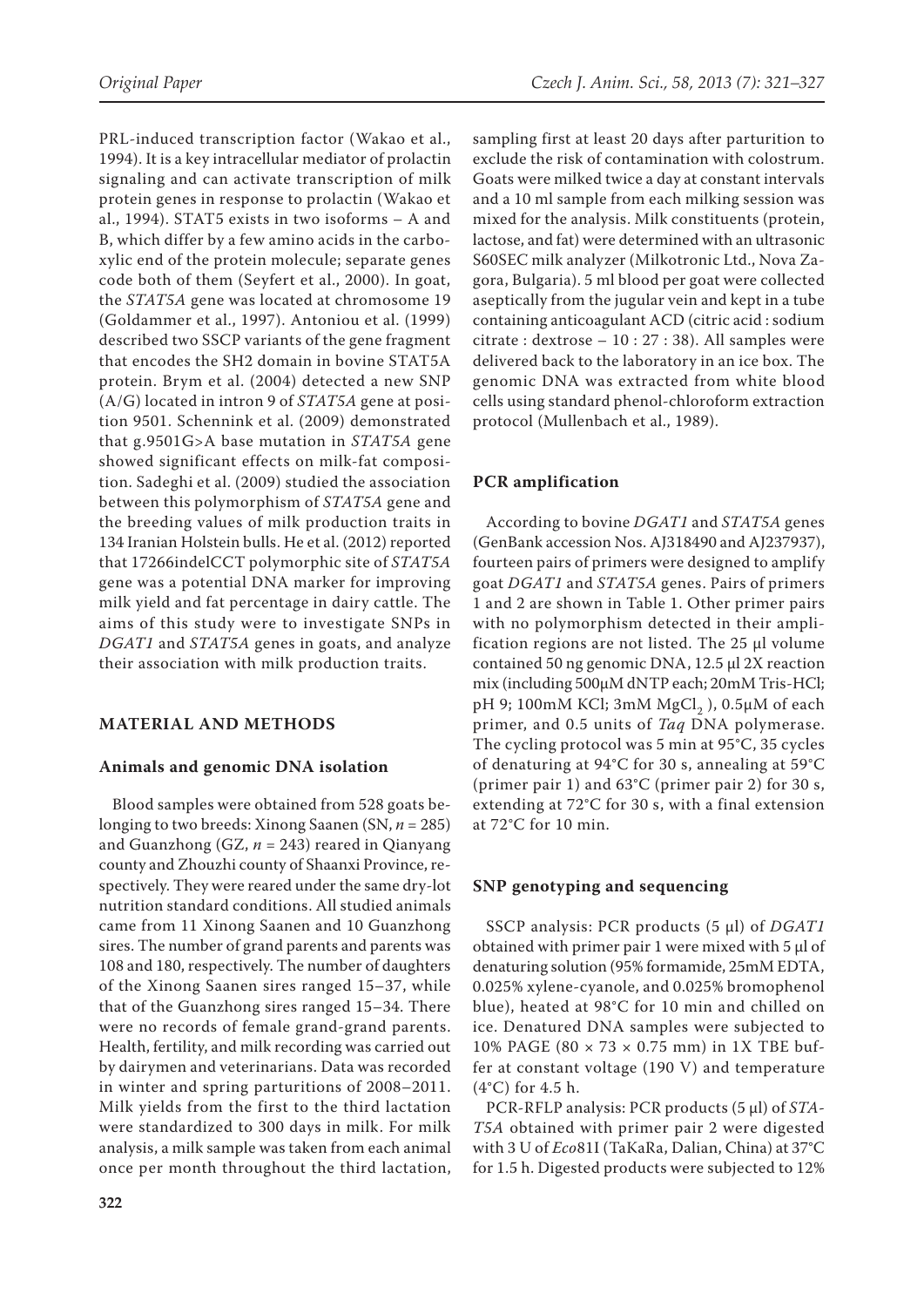PAGE (80  $\times$  73  $\times$  0.75 mm) in 1X TBE buffer and constant voltage (110 V) for 1.5 h. The gel  $(29:1)$ acrylamide : bis) was stained with 0.1% silver nitrate (Ji et al., 2007). After the polymorphisms were detected, amplicons representing unique banding patterns were sequenced in both directions in ABI 377 DNA analyzer (Applied Biosystems, Foster, USA) and the sequences were analyzed with DNA-STAR software (Version 7.1, 2010) and BLAST software (Version 2.2.25, 2011) in the National Center for Biotechnology Information.

### **Statistical analysis**

The allelic frequencies, heterozygosity (He), and polymorphism information content (PIC) were calculated using Cluster analysis software (Version 1.2, 2003). Milk production traits analyzed in the current study included milk yield, milk protein, lactose, and fat. Statistical analysis was performed using univariate analysis in the General Linear Model procedure of SPSS (Version 16.0, 2010) statistical software. The linear model applied was:

$$
Y_{ijklmn} = \mu + G_i + B_j + P_k + N_l + (GP)_{ik} + S_m + E_{ijklmn}
$$
\n(1)

where:

| = trait measured on each of the $ijklmn$ <sup>th</sup> animal |
|---------------------------------------------------------------|
| = overall population mean                                     |
| = fixed effect associated with the $ith$ genotype             |
| = fixed effect associated with the $jth$ breed                |
| = fixed effect associated with the $k^{\text{th}}$ parity     |
| = fixed effect associated with the $lth$ number               |
| of kids born                                                  |
| = interaction between the $ith$ genotype and                  |
| the $k^{\text{th}}$ parity                                    |
| = random effect associated with the $mth$ sire                |
| = random error                                                |
|                                                               |

The combined effects of *DGAT1* and *STAT5A*  genes on milk production traits were analyzed with the following model:

$$
Y_{ijklmn} = \mu + C_i + B_j + P_k + N_l + (CP)_{ik} + S_m + E_{ijklmn}
$$
\n(2)

where:

 $Y_{ijklmn'}$ ,  $\mu$ ,  $B_j$ ,  $P_k$ ,  $N_p$ ,  $S_{m'}$ ,  $E_{ijklmn}$  = like in model (1)  $C_i$  = fixed effect associated with the *i*<sup>th</sup> combination genotype

 $(CP)_{ik}$  = interaction between the *i*<sup>th</sup> combination genotype and the *k*th parity

Effects associated with farm, birth year, and season of birth are not matched in the linear model, as the preliminary statistical analyses indicated that these effects did not have a significant influence on variability of traits in the analyzed populations.

## **RESULTS**

#### **SNPs identification and genotypes**

Polymorphisms detected in PCR fragments of the goat *DGAT1* and *STAT5A* genes are shown in Figure 1. In Figure 1A, SSCP analysis of *DGAT1* SNP DQ380250:g.407\_408*ins*C is shown (*C–* – allele with deletion,  $C^+$  – allele with insertion) while Figure 1B shows PCR-RFLP analysis of *STAT5A* SNP AJ237973:g.6852C>T, after digestion with *Eco*81I (allele *C* – 162 + 53 bp; allele *T* – 126 + 53 + 36 bp). The SNPs were identified by sequencing of the PCR fragments. The representative sequences have been deposited in GenBank database under accession numbers JF781126 (*DGAT1*) and JN091564 (*STAT5A*). The *DGAT1* SNP is located in intron 14 and *STAT5A* SNP is present in exon 7. In this exon, another SNP was also identified (g.6798C>T). Only

Table 1. Primer sequences and information on goat *DGAT1* and *STAT5A* genes

| Gene          | Primer         | Sequence (bp)                                                     | $T_{\alpha}$ (°C) | Amplicon     | Product size (bp) |
|---------------|----------------|-------------------------------------------------------------------|-------------------|--------------|-------------------|
| <i>DGAT1</i>  | P1             | F: 5'-AGGAACTCGGAGTCCATCAC-3'<br>$R: 5'$ -TGAAGGCCCAGAGGCGGAAC-3' | 59                | exon $14-16$ | 328               |
| <i>STAT5A</i> | P <sub>2</sub> | F: 5'-CTGCAGGGCTGTTCTGAGAG-3'<br>R: 5'-TGGTACCAGGACTGTAGCACAT-3'  | 63                | exon 7       | 215               |

 $T<sub>a</sub>$  = annealing temperature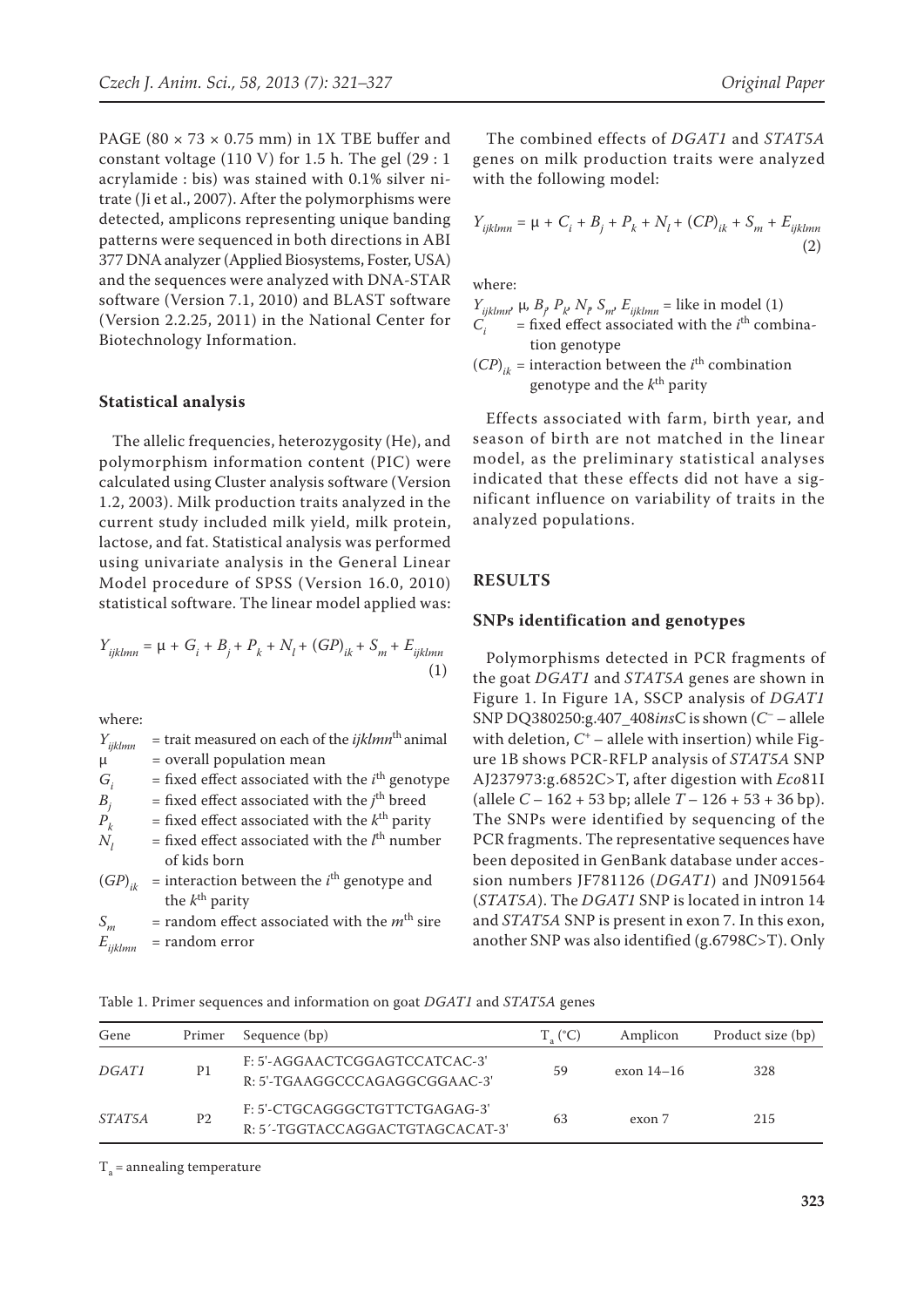

Figure 1. Polymorphisms in goat *DGAT1* and *STAT5A* genes

(**A**) SSCP patterns of *DGAT1 g.407\_408insC* genotypes in (10%) polyacrylamide gel, (**B**) PCR-RFLP *Eco*81I patterns of *STAT5A g.6852C>T* genotypes after electrophoresis in (12%) polyacrylamide gel. Fragment of 36 bp in *CT* genotype could not be seen in the gel. The band near the origin is a nonspecific amplicon (M = marker)

heterozygotes (*n* = 528) were found in *g.6798C>T* locus by PCR-SSCP and DNA sequencing, so it was not included in the further analysis. Both *STAT5A* mutations are synonymous.

# **Allelic frequencies and additive effect of two SNP loci**

Allelic frequencies, He, and PIC are shown in Table 2. We found that the additive effect of

Table 2. Genotype distribution and allele frequencies of *DGAT1 g.407\_408insC* and *STAT5A g.6852C>T* loci in Xinong Saanen (SN) and Guanzhong (GZ) goat breeds

|               |          |                          | <b>Breed</b> |              |  |
|---------------|----------|--------------------------|--------------|--------------|--|
| Locus         | SΝ       | GZ                       |              |              |  |
|               | genotype | $C^-C^-$<br>$C^{-}C^{+}$ | 197<br>88    | 141<br>102   |  |
| g.407 408insC | allele   | $C^{-}$<br>$C^+$         | 0.85<br>0.15 | 0.79<br>0.21 |  |
|               | He       |                          | 0.31         | 0.42         |  |
|               | PIC      |                          | 0.23         | 0.28         |  |
|               | genotype | CC<br>CT                 | 112<br>173   | 106<br>137   |  |
| g.6852C > T   | allele   | C<br>T                   | 0.70<br>0.30 | 0.72<br>0.28 |  |
|               | He       |                          | 0.61         | 0.56         |  |
|               | PIC      |                          | 0.33         | 0.32         |  |

 $He = heterozygosity, PIC = polymorphism information$ content



*STAT5A* and *DGAT1* SNPs on milk yield and fat percentage was highly significant (*P* < 0.001), respectively. The additive effect between *DGAT1* and *STAT5A* genes had highly significant effects on milk fat percentage (*P* < 0.001) (Table 3).

# **Association of SNPs with milk production traits**

At *g*.*407\_408insC* and *g*.*6852C*>*T* loci, the animal genotypes were analyzed for association with milk yield and constituents, respectively in SN and GZ breeds (Table 4). Milk protein and lactose did not show any significant association with genotypes. At *g*.*407\_408insC* locus, the does with *C–C+* genotype had greater milk fat than those with *C–C–* genotype in SN and GZ breeds ( $P < 0.05$ ). At  $g.6852C > T$  locus, the does with *CT* genotype had greater milk yield than those with  $CC$  genotype ( $P < 0.05$ ) in SN and GZ breeds (Table 4). In addition, the study analyzed both breeds together for associations (Table 4). These results were consistent with single breed association study. The does with *C–C–CT* and *C–C+CT* had higher milk yield than those with  $C$ <sup>–</sup> $C$ <sup>–</sup> $C$ </sup> $C$  ( $P$  < 0.05) in SN and GZ breeds (Table 5). In addition, the does with *C–C+CT* had the highest milk fat in comparison with other combination genotypes ( $P < 0.05$ ) in SN breed. Table 5 shows the association analysis results of both breeds together. In comparison with other combination genotypes (Table 5), the does with *C–C+CT* had the highest milk fat  $(P < 0.05)$ .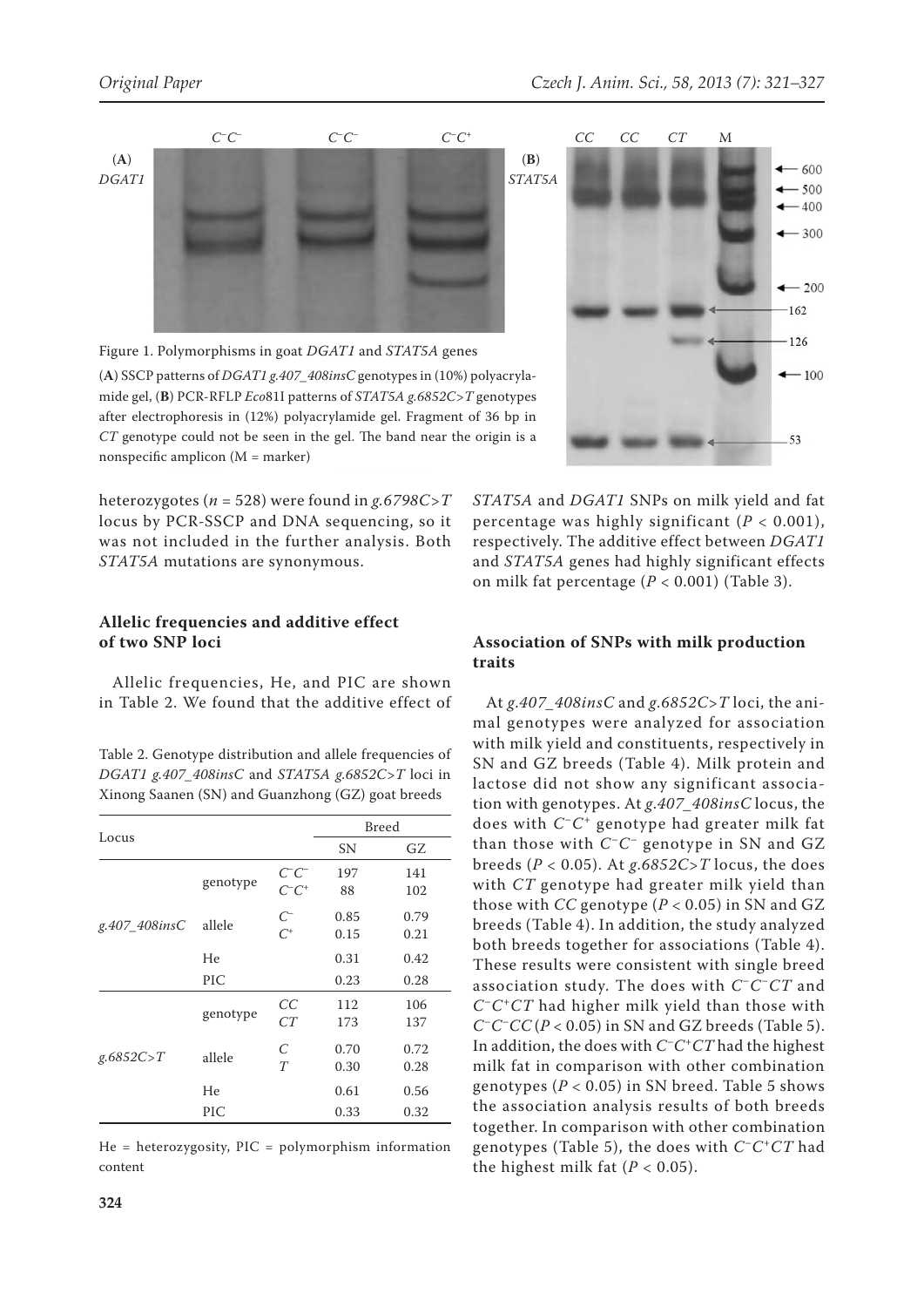| Locus                       | Effect              | Milk yield (kg)   | Milk fat $(\%)$ |
|-----------------------------|---------------------|-------------------|-----------------|
| g.407 408insC               | additive            | $-1.58 \pm 4.93$  | $0.15 \pm 0.03$ |
|                             | $P$ -value          | 0.75              | < 0.001         |
| g.6852C > T                 | additive            | $18.78 \pm 10.08$ | $0.03 \pm 0.06$ |
|                             | $P$ -value          | < 0.001           | 0.36            |
| g.407_408insC and g.6852C>T | additive x additive | $-7.80 \pm 2.36$  | $0.18 \pm 0.02$ |
|                             | $P$ -value          | 0.43              | < 0.001         |

Table 3. Additive effect of *DGAT1 g.407\_408insC* and *STAT5A g.6852C>T* loci on milk yield and fat percentage

#### **DISCUSSION**

The results of this study showed that the *C<sup>+</sup>* (*g*.*407\_408insC*) and *T* (*g*.*6852C*>*T*) alleles had low frequencies (0.15–0.30), and *C+C+* and *TT* genotypes were not observed, respectively in SN and GZ breeds. We consider that the results can be explained by the following two reasons: (1) There is a lower frequency of missing genotypes. (2) The missing genotypes of the two loci have negative effects on individual performance, so the animals with missing genotypes have been eliminated in breeding process.

We firstly revealed the significant association of *DGAT1 g*.*407\_408insC* and *STAT5A g*.*6852C*>*T*  loci with milk yield and fat in dairy goats (*P* < 0.05). Although the mutations of *g*.*407\_408insC*

and *g.6852C>T* loci do not concern the coding region and the change of amino acid, they possibly influence the stability of the mRNA and the mechanism of mRNA deadenylation. Linkage disequilibrium with the causal mutation possibly affects the variation of milk production traits in goat (Van der Werf et al., 2007). Amills et al*.* (2007) indicated the T to C substitution in intron 16 of goat *DGAT1* gene could be used as a marker in association studies with milk traits. Flisikowski et al. (2004) showed the T $\rightarrow$ C transition at position 12743 in exon 16 of *STAT5A* gene had an effect on milk yield and composition in Polish Blackand-White cows. Selvaggi et al. (2009) reported a substitution C→T at position 6853 of *STAT5A* gene led to three genotypes (*CC*, *CT*, and *CT*), and the cows with *CC* genotype had higher milk yield and

Table 4. Association analysis of *DGAT1 g.407\_408insC* and *STAT5A g.6852C>T* loci with milk yield and constituents in Xinong Saanen (SN) and Guanzhong (GZ) goats

| <b>Breed</b> | Gene          | Genotype                               | Milk yield (kg)                                  | Milk fat $(\%)$                        | Milk protein $(\%)$                | Lactose $(\%)$                     |
|--------------|---------------|----------------------------------------|--------------------------------------------------|----------------------------------------|------------------------------------|------------------------------------|
| <b>SN</b>    | DGAT1         | $C^{-}C^{-}$ (197)<br>$C^-C^+(88)$     | $653.88 \pm 2.75$<br>$658.75 \pm 4.11$           | $3.37 \pm 0.02^a$<br>$3.52 \pm 0.04^b$ | $2.95 \pm 0.01$<br>$2.98 \pm 0.01$ | $4.44 \pm 0.02$<br>$4.43 \pm 0.03$ |
|              | <i>STAT5A</i> | CC(112)<br>CT(173)                     | $646.47 \pm 3.63^{\circ}$<br>$661.16 \pm 2.92^b$ | $3.39 \pm 0.03$<br>$3.44 \pm 0.03$     | $2.95 \pm 0.01$<br>$2.97 \pm 0.01$ | $4.40 \pm 0.02$<br>$4.45 \pm 0.02$ |
| GZ           | DGAT1         | $C^{-}C^{-}(141)$<br>$C^{-}C^{+}(102)$ | $654.73 \pm 3.11$<br>$655.19 \pm 3.66$           | $3.40 \pm 0.03^a$<br>$3.55 \pm 0.04^b$ | $3.01 \pm 0.01$<br>$3.03 \pm 0.02$ | $4.47 \pm 0.03$<br>$4.45 \pm 0.03$ |
|              | <i>STAT5A</i> | CC(106)<br>CT(137)                     | $639.36 \pm 3.50^a$<br>$666.96 \pm 3.08^{\rm b}$ | $3.45 \pm 0.04$<br>$3.47 \pm 0.03$     | $3.02 \pm 0.02$<br>$3.03 \pm 0.01$ | $4.46 \pm 0.03$<br>$4.46 \pm 0.03$ |
| $SN + GZ$    | DGAT1         | $C^-C^-$ (338)<br>$C^{-}C^{+}(190)$    | $653.71 \pm 2.25$<br>$660.29 \pm 3.25$           | $3.38 \pm 0.03^a$<br>$3.48 \pm 0.03^b$ | $2.97 \pm 0.01$<br>$2.96 \pm 0.01$ | $4.46 \pm 0.02$<br>$4.45 \pm 0.02$ |
| $SN + GZ$    | <i>STAT5A</i> | CC(218)<br>CT(310)                     | $642.22 \pm 3.06^a$<br>$665.67 \pm 2.48^b$       | $3.41 \pm 0.03$<br>$3.45 \pm 0.03$     | $2.97 \pm 0.01$<br>$2.96 \pm 0.01$ | $4.47 \pm 0.02$<br>$4.45 \pm 0.01$ |

numbers in brackets indicate the number of samples, milk samples from the third lactation were analyzed for milk constituents data are expressed as Least Squares Means ± standard errors

a,b<sub>values</sub> within the same column in particular population differ significantly at  $P < 0.05$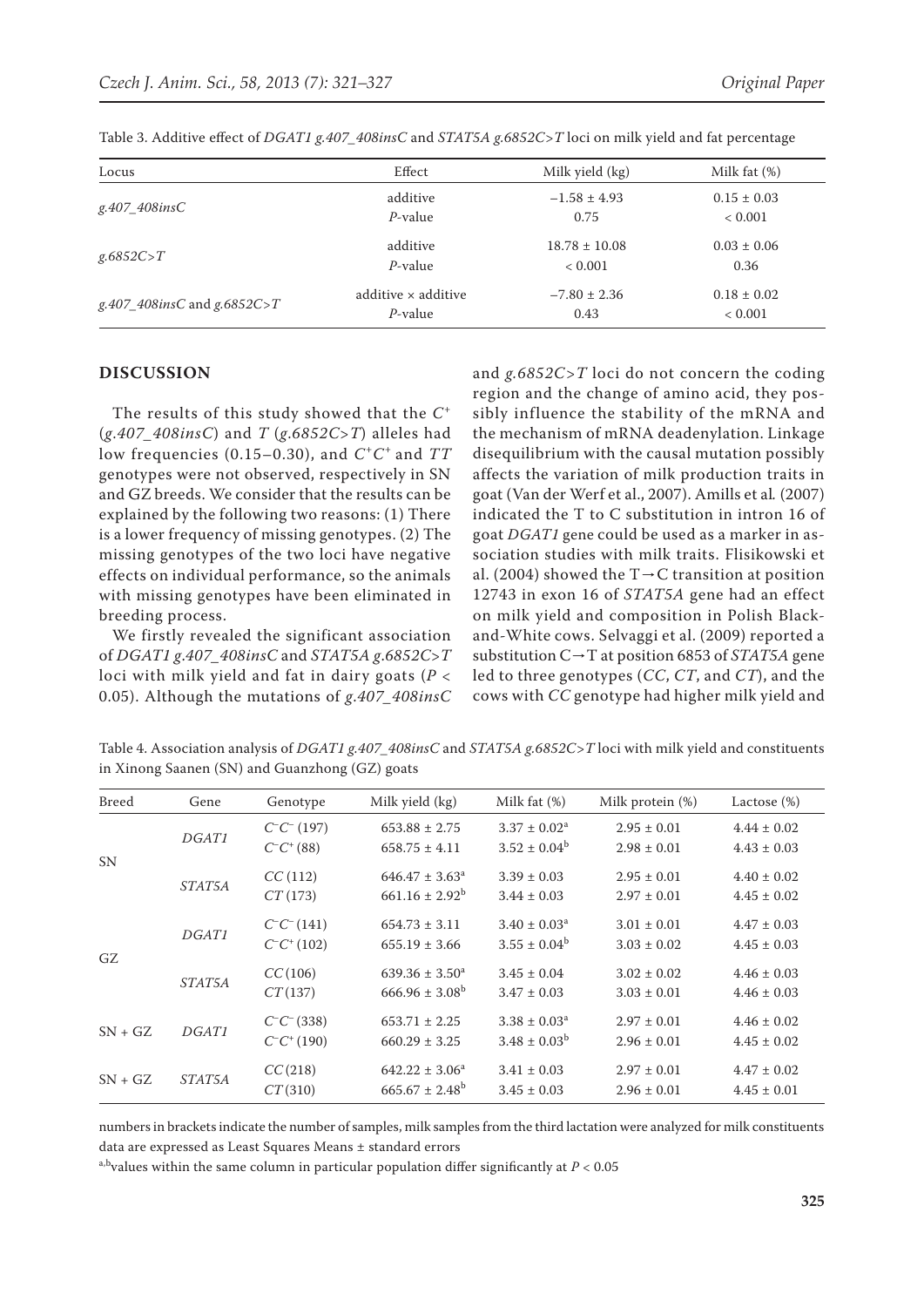| <b>Breed</b> | Genotypic combination | Milk yield (kg)           | Milk fat $(\%)$         | Milk protein (%) | Lactose $(\%)$  |
|--------------|-----------------------|---------------------------|-------------------------|------------------|-----------------|
| <b>SN</b>    | $C^{-}C^{-}CC(79)$    | $643.81 \pm 4.32^a$       | $3.39 \pm 0.04^a$       | $2.96 \pm 0.02$  | $4.40 \pm 0.02$ |
|              | $C^{-}C^{+}CC(33)$    | $652.86 \pm 6.69$         | $3.38 \pm 0.06^a$       | $2.96 \pm 0.03$  | $4.38 \pm 0.04$ |
|              | $C^{-}C^{-}CT(118)$   | $660.63 \pm 3.54^b$       | $3.36 \pm 0.03^a$       | $2.99 \pm 0.01$  | $4.44 \pm 0.02$ |
|              | $C^{-}C^{+}CT(55)$    | $662.28 \pm 5.18^b$       | $3.61 \pm 0.04^b$       | $3.01 \pm 0.02$  | $4.43 \pm 0.03$ |
| GZ           | $C^{-}C^{-}CC(68)$    | $639.98 \pm 4.38^a$       | $3.42 \pm 0.04^a$       | $2.98 \pm 0.02$  | $4.47 \pm 0.04$ |
|              | $C^{-}C^{+}CC(38)$    | $638.25 \pm 5.86^a$       | $3.51 \pm 0.06$         | $2.97 \pm 0.02$  | $4.45 \pm 0.05$ |
|              | $C^{-}C^{-}CT(73)$    | $668.47 \pm 4.23^b$       | $3.38 \pm 0.04^a$       | $3.01 \pm 0.02$  | $4.45 \pm 0.03$ |
|              | $C^{-}C^{+}CT(64)$    | $665.24 \pm 4.51^{\circ}$ | $3.57 \pm 0.05^{\rm b}$ | $3.01 \pm 0.02$  | $4.43 \pm 0.04$ |
| $SN + GZ$    | $C^{-}C^{-}CC(147)$   | $642.10 \pm 3.65^a$       | $3.44 \pm 0.03^a$       | $2.96 \pm 0.01$  | $4.46 \pm 0.03$ |
|              | $C^{-}C^{+}CC(70)$    | $645.23 \pm 5.48$         | $3.41 \pm 0.05^a$       | $2.97 \pm 0.02$  | $4.45 \pm 0.04$ |
|              | $C^{-}C^{-}CT(191)$   | $664.35 \pm 3.32^b$       | $3.38 \pm 0.03^a$       | $2.95 \pm 0.01$  | $4.42 \pm 0.02$ |
|              | $C^{-}C^{+}CT(120)$   | $666.21 \pm 3.89^b$       | $3.59 \pm 0.04^b$       | $2.93 \pm 0.01$  | $4.47 \pm 0.03$ |

Table 5. Association of *DGAT1* and *STAT5A* genes with milk yield and constituents in Xinong Saanen (SN) and Guanzhong (GZ) goats

numbers in brackets indicate the number of samples, milk samples from the third lactation were analyzed for milk constituents data are expressed as Least Squares Means ± standard errors

a,b<sub>values</sub> within the same column in particular population differ significantly at  $P < 0.05$ 

protein content than those with *CT* genotype. The biochemical and physiological functions, together with the results obtained in our study, indicate that the goat *DGAT1* and *STAT5A* genes might play important roles in affecting milk production traits.

Additive effect could be truly transmitted to offspring and this is the focus of marker-assisted selection. In this study, we took into account additive effect between SNP loci and milk production traits. The result showed the additive effect of *STAT5A g*.*6852C*>*T* and *DGAT1 g*.*407\_408insC* loci on milk yield and fat was highly significant  $(P < 0.001)$ , respectively. Compared with single SNP analysis, combination genotypes analysis provides more information on gene interactions. Multiple locus analysis used in the study revealed that the combined effect of *DGAT1 g*.*407\_408insC* and *STAT5A g*.*6852C*>*T* loci significantly affected milk yield and fat. Based on the above considerations, we thought milk production traits were subjected to the impacts of *DGAT1 g*.*407\_408insC* and *STAT5A g*.*6852C*>*T* loci, and there was an interaction between both loci.

# **CONCLUSION**

Significant association between *DGAT1 g.407\_408insC* and *STAT5A g.6852C>T* loci with milk yield and fat was disclosed in two Chinese dairy goats. Combination genotypic analysis further confirmed the significant effect of the two genes. These results implied that the *DGAT1* and *STAT5A* genes could be powerful candidate genes or linked to major genes that affect milk production traits in goats.

# **REFERENCES**

- Amills M., Angiolillo A., Urrutia B., Domenech A., Sastre Y., Badaoui B., Jordana J. (2007): Identification of a single nucleotide polymorphism at intron 16 of the caprine acylcoenzyme A: Diacylglycerol acyltransferase 1 (*DGAT1*) gene. Journal of Dairy Research, 74, 47–51.
- An X.P., Song S.G., Hou J.X., Zhu C.M., Peng J.X., Liu X.Q., Liu H.Y., Xiao W.P., Zhao H.P., Bai L., Wang J.G., Song Y.X., Cao B.Y. (2011): Polymorphism identification in goat *DGAT2* gene and association analysis with milk yield and fat percentage. Small Ruminant Research, 100, 107–112.
- Antoniou E., Hirts B.J., Grosz M., Skidmorec J. (1999): A single strand conformation polymorphism in the bovine gene *STAT5A*. Animal Genetics, 30, 225–244.
- Brym P., Kamiński S., Ruść A. (2004): New SSCP polymorphism within bovine *STAT5A* gene and its associations with milk performance traits in Black-and-White and Jersey cattle. Journal of Applied Genetics, 45, 445–452.
- Cases S., Stone S.J., Zhou P., Yen E., Tow B., Lardizabal K.D., Voelker T., Farese R.V. (2001): Cloning of *DGAT2*,